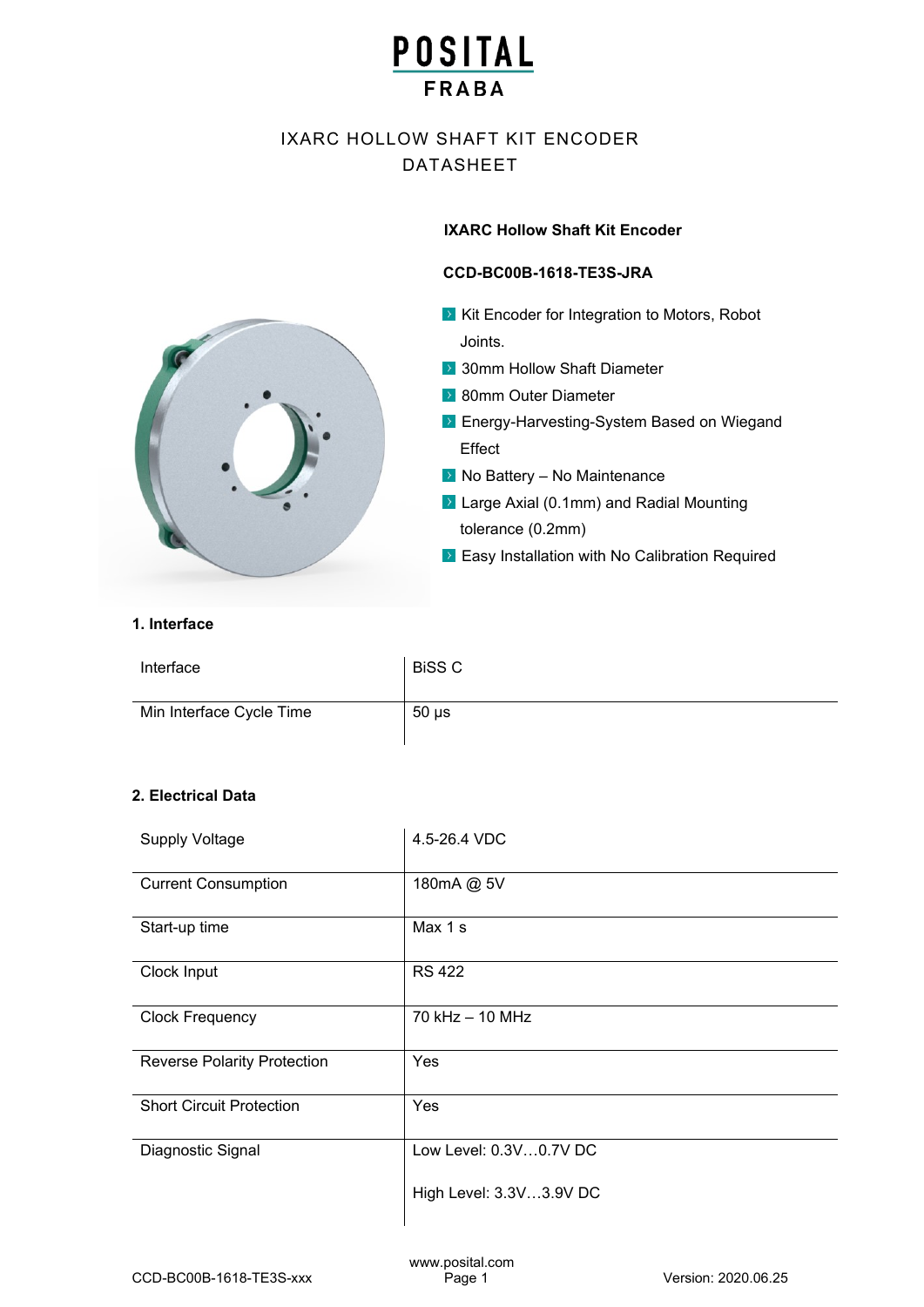# IXARC HOLLOW SHAFT KIT ENCODER DATASHEET

## **3. Sensor**

| <b>Shaft Diameter</b>                   | 30 mm                                                     |
|-----------------------------------------|-----------------------------------------------------------|
| <b>Housing Diameter</b>                 | 80 mm                                                     |
| Height                                  | 17.8 mm                                                   |
| Singleturn Technology                   | Capacitive                                                |
| <b>Electrical Resolution Singleturn</b> | 18 bit                                                    |
| Multiturn Technology                    | Self-powered magnetic pulse counter (no battery, no gear) |
| <b>Multiturn Range</b>                  | 16 bit                                                    |
| Accuracy (INL)                          | ±0.02°                                                    |
| <b>Counting Direction</b>               | Clockwise shaft movement (front view on stator)           |

# **4. Environmental Specifications**

| <b>Operating Temperature</b>      | -40 °C (-40 °F) – +105 °C (221 °F)     |
|-----------------------------------|----------------------------------------|
| Humidity                          | 90% RH, no condensation                |
| <b>Shock Resistance</b>           | ≤200 g (half sine 6 ms, EN 60068-2-27) |
| <b>Permanent Shock Resistance</b> | ≤20 g (half sine 16 ms, EN 60068-2-29) |
| <b>Vibration Resistance</b>       | ≤20 g (10 Hz – 2000 Hz, EN 60068-2-6)  |

# **5. Mechanical Data**

| Material (Rotor)       | Steel             |
|------------------------|-------------------|
| Material (Stator)      | Ultem™ polymer    |
| Max. Permissible Speed | 6000 RPM          |
| Stator-Rotor Air Gap   | 0.7 <sub>mm</sub> |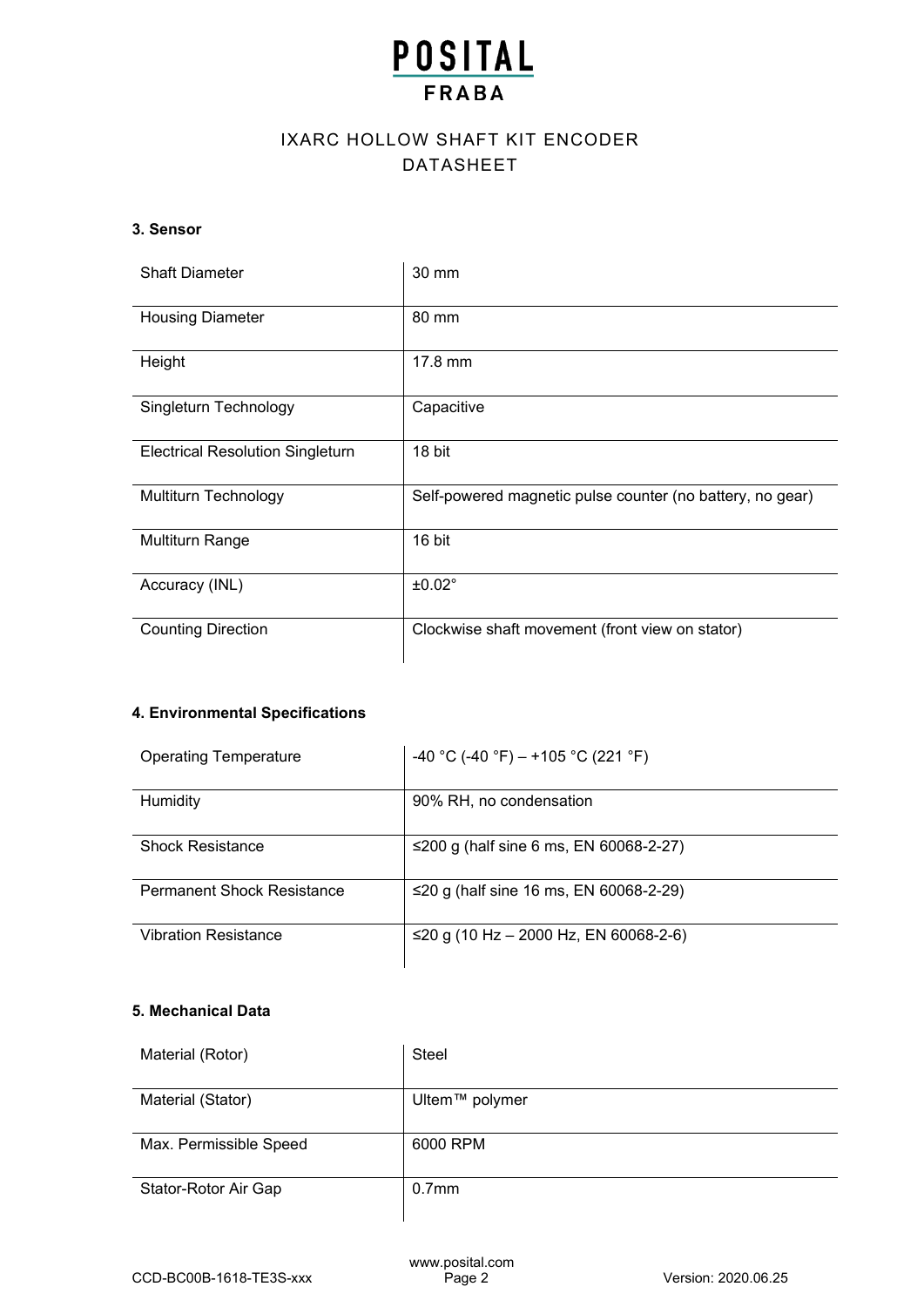# IXARC HOLLOW SHAFT KIT ENCODER DATASHEET

| Maximum Axial / Radial Misalignment | $±0.1$ mm / $±0.2$ mm |
|-------------------------------------|-----------------------|
| Power On - Max. operational speed   | 1 rpm                 |
| Mass                                | 110 <sub>g</sub>      |
| Rotor Inertia                       | 60,000 gr·mm2         |

## **6. Electrical Connection**

| <b>Connection Orientation</b> | Radial           |
|-------------------------------|------------------|
| Connector                     | JST SM10B-GHS-TB |

# **7. Connection Plan**

| Pin             | Signal            | Cable Color  |
|-----------------|-------------------|--------------|
| $\overline{1}$  | Data- (SLO-)      | Yellow       |
| $\overline{2}$  | Data+ (SLO+)      | Green        |
| $\overline{3}$  | N.C               | N.C          |
| $\overline{4}$  | Preset            | Pink         |
| $5\phantom{.0}$ | $CLK+ (MA+)$      | <b>Brown</b> |
| $6\phantom{1}6$ | CLK-(MA-)         | White        |
| $\overline{7}$  | <b>VCC</b>        | Red          |
| 8               | GND               | <b>Blue</b>  |
| 9               | Config            | <b>Black</b> |
| $10$            | <b>DIAGNOSTIC</b> | Violet       |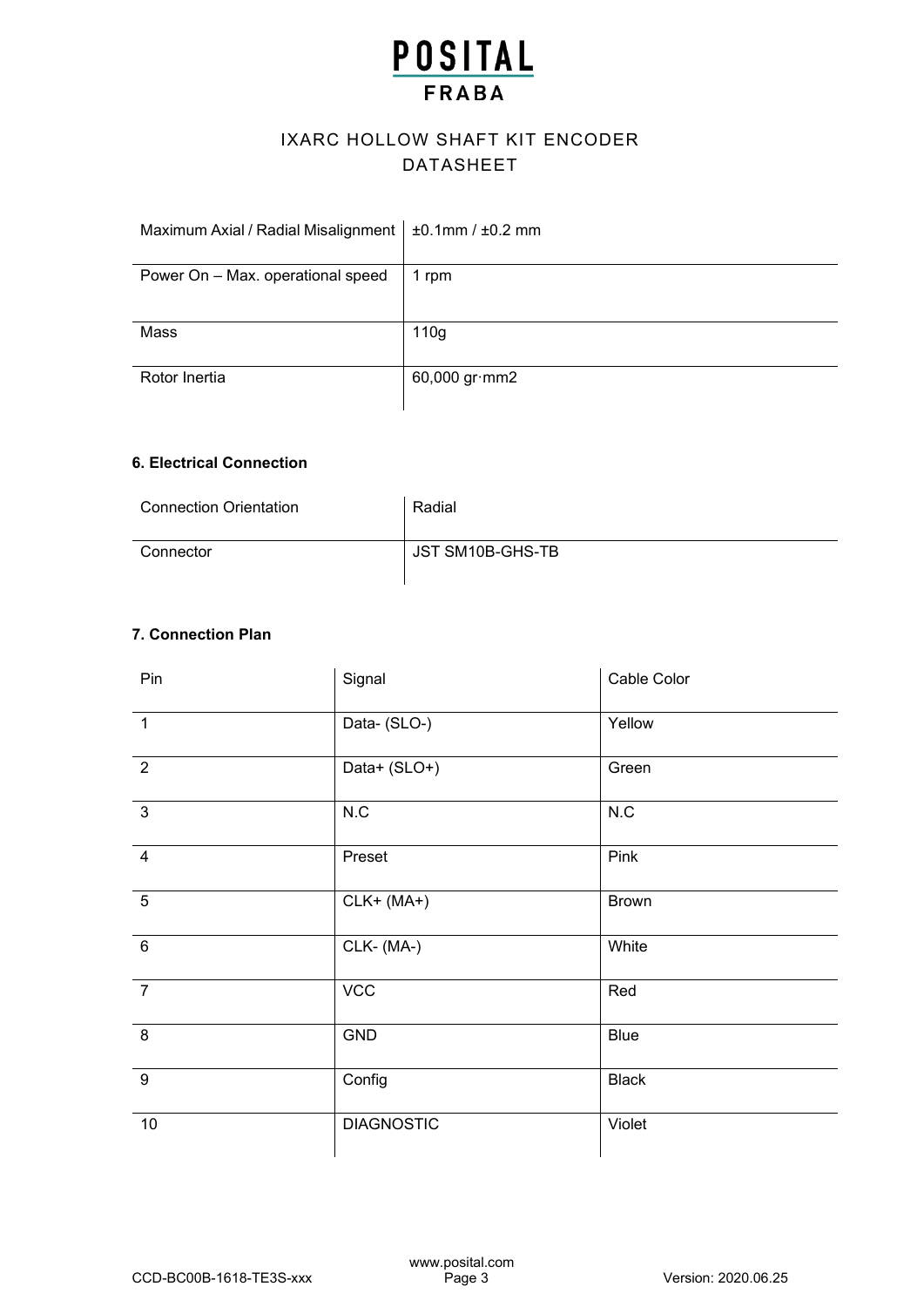# **POSITAL**

# IXARC HOLLOW SHAFT KIT ENCODER DATASHEET



### **8. Version Space**

CCD-BC00B-1618-TE3S-JRA 2-part assembly, PCB connector exit

CCD-BC00B-1618-TE3S-2RW 2-part assembly, PCB connector and accessory 2m PVC cable

### **9. Interface**

## **Config pin**

The config pin is used for production only. It should be left unconnected or connected to ground.

### **Diagnostic pin**

The diagnostic pin is used to monitor a correct air gap between stator and rotor, and rotational speed of rotor during power on. The signal normally remains at low level and will be pulled to high when the air gap or rotational speed of rotor during power on exceeds the specified value in this datasheet.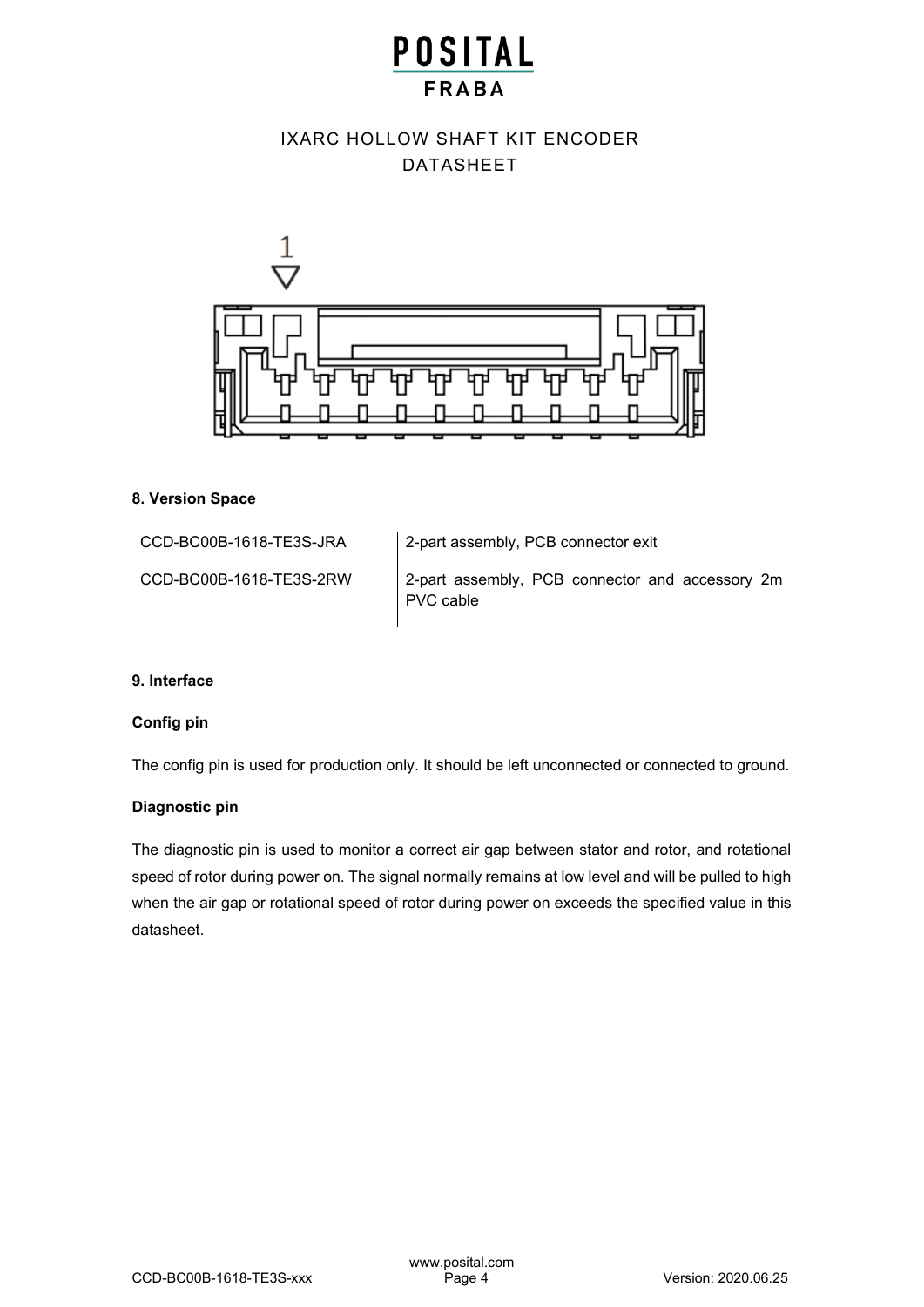# IXARC HOLLOW SHAFT KIT ENCODER DATASHEET

## **10. Dimensional Drawing**